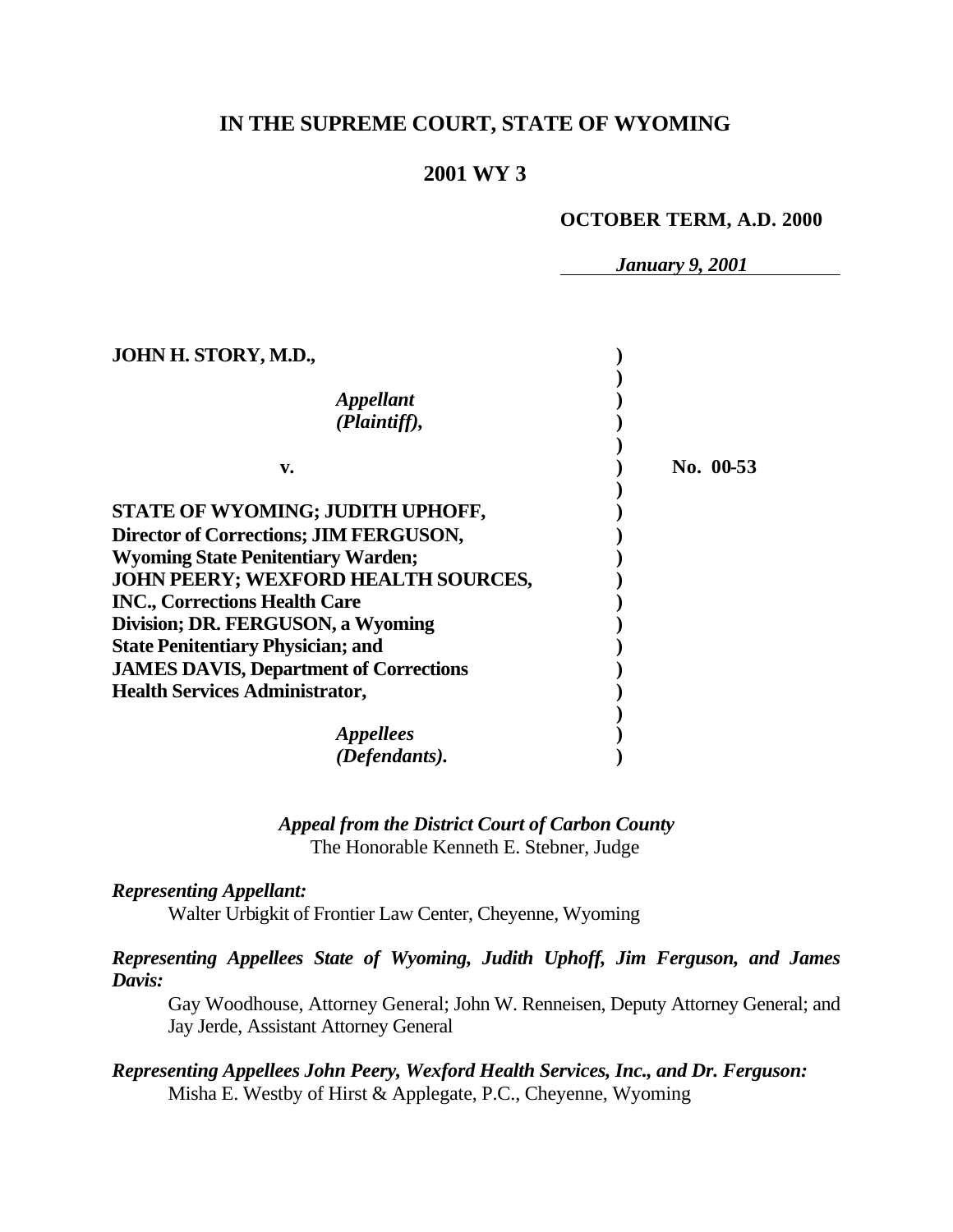**Before LEHMAN, C.J.; THOMAS, GOLDEN & HILL, JJ.; and DAN SPANGLER, D.J. (RET.)**

**NOTICE: This opinion is subject to formal revision before publication in Pacific Reporter Third. Readers are requested to notify the Clerk of the Supreme Court, Supreme Court Building, Cheyenne, Wyoming 82002, of any typographical or other formal errors so that correction may be made before final publication in the permanent volume.**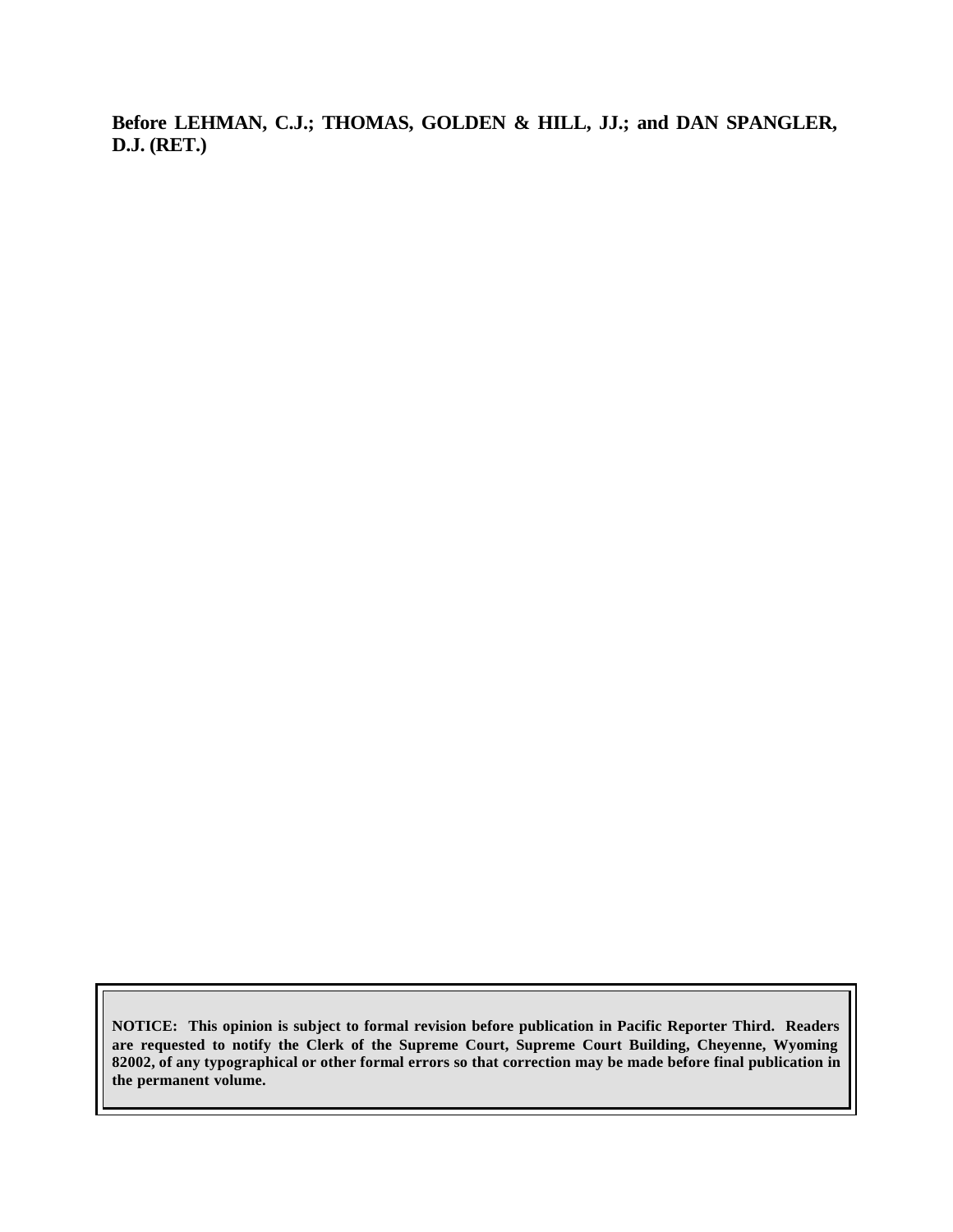SPANGLER, District Judge (Retired).

[¶1] Appellant John H. Story, M.D., sued Appellees State of Wyoming, Judith Uphoff, Jim Ferguson, James Davis, Wexford Health Sources, Inc., John Peery, and Dr. Donald Ferguson. The individual defendants were dismissed on various motions. The case proceeded to trial against Wexford, resulting in a jury verdict for the defense. In this appeal, the appellant challenges those outcomes. We affirm.

#### **ISSUES**

[¶2] The parties raises these issues:

(1) Did the trial court erroneously strike the subpoenas for two of the appellant's witnesses?

(2) Did the trial court erroneously deny the admission of several of the appellant's exhibits?

(3) Did the trial court erroneously submit the case to the jury on only the issue of medical malpractice, rejecting the appellant's third-party beneficiary theory?

(4) Did the trial court erroneously dismiss the claims against the individual defendants?

#### **FACTS**

[¶3] The appellant, an inmate at the Wyoming State Penitentiary, reported to the infirmary on July 4, 1995. Wexford had contracted with the State to provide health services at the penitentiary. The appellant told the nurse, a Wexford employee, that he had a growth on his lower eyelid that had been there for ten months. The nurse made an appointment for him to see an optometrist, Dr. Dick W. Lew.

[¶4] On August 18, 1995, Dr. Lew examined the appellant and referred him to Dr. Ferguson. Dr. Ferguson examined him on August 31, 1995, and referred him to Dr. Paul W. Pheneger, an ophthalmologist who examines inmates once a month. The appellant was scheduled for the next available appointment on October 12, 1995; however, he was not seen in October. He claims he was neither advised of nor taken to the appointment. Wexford states that either the appellant refused to be transported or there were transportation problems within the penitentiary. On November 22, 1995, the appellant told Dr. Ferguson that he had not been seen by Dr. Pheneger. Dr. Ferguson arranged for the next available appointment.

[¶5] On December 21, 1995, Dr. Pheneger examined the appellant and scheduled an appointment to excise and drain the lesion. This was accomplished on January 18, 1996.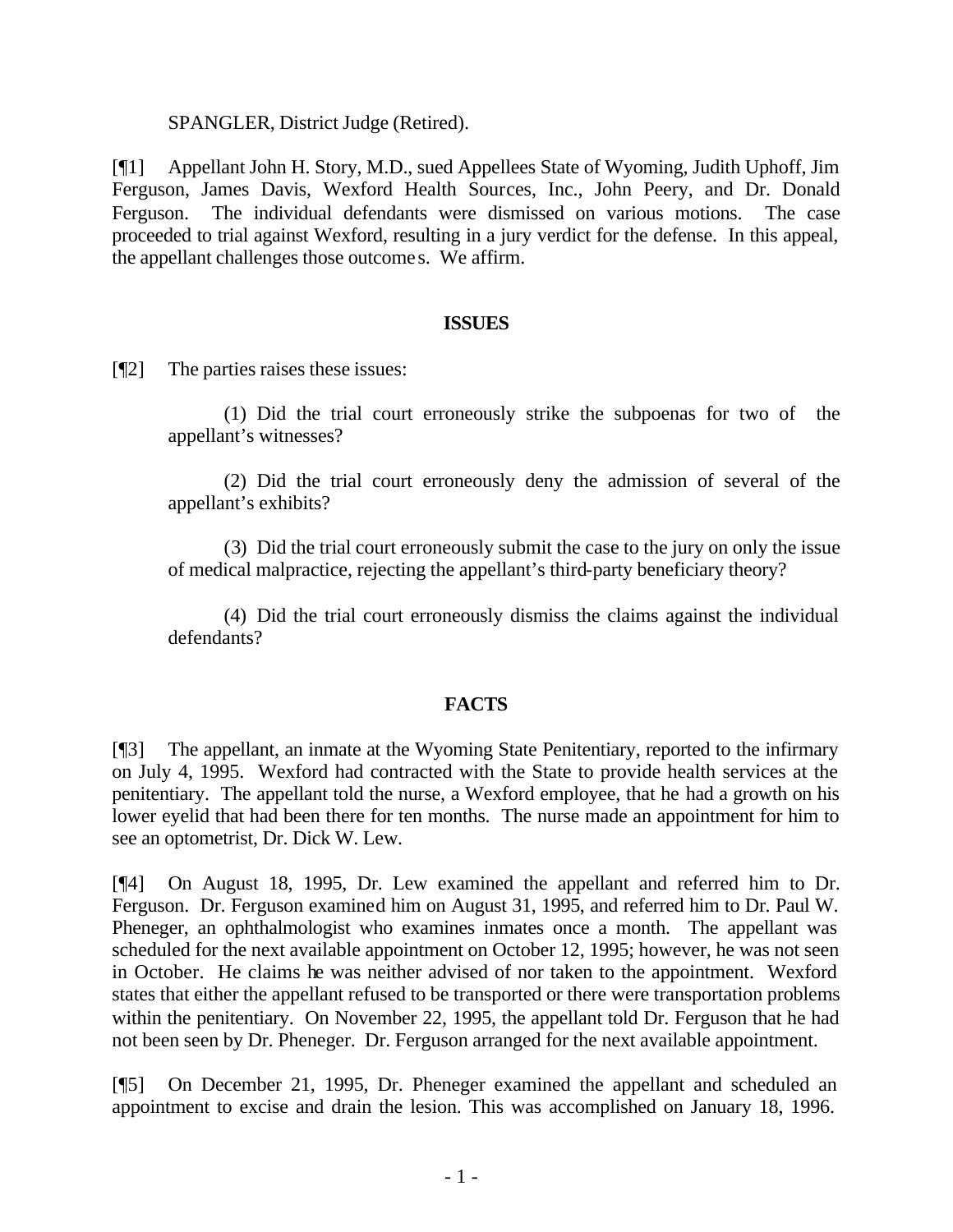Biopsies were also taken. On February 14, 1996, the appellant was informed that he had a basal cell carcinoma. Surgery was performed on February 20, 1996. On February 21, 1996, a diagnosis of sebaceous carcinoma arising from the meibomian glands of the deep tarsal plate was made. The appellant underwent additional surgery on February 27, 1996.

[¶6] The appellant states that the significant issue of fact is whether the cancerous growth was enlarging from June 20, 1995, until proper evaluation was obtained in December 1995 and January 1996.

## **THE APPELLANT'S WITNESSES**

[¶7] Two weeks before trial, the appellant listed two new witnesses in his pretrial memorandum. The two witnesses were inmates at the penitentiary who would testify as to their observations of the lesion. Wexford moved to strike the subpoenas on the grounds of unfair prejudice and surprise. The trial court granted the motion but gave the appellant an opportunity to offer the witnesses as part of the case in rebuttal. The appellant did not attempt to call the witnesses in rebuttal.

[¶8] In the case of *Contreras v. Carbon County School District # 1,* 843 P.2d 589, 596 (Wyo. 1992), this Court stated: "Where a court gives a party seeking to admit evidence the opportunity to renew his attempt to have it admitted, the party cannot complain if he fails to take the opportunity which is offered." Consequently, the appellant cannot claim error when he did not pursue the opportunity to offer the testimony at a later time.

## **THE APPELLANT'S EXHIBITS**

[¶9] The appellant questions the trial court's rulings on several of his exhibits. The standard of review is that decisions concerning admissibility of evidence are within the sound discretion of the trial court and will not be disturbed absent a clear abuse of discretion. Judicial discretion means exercising a sound judgment with regard to what is right under the circumstances without doing so arbitrarily or capriciously. *Vaughn v. State*, 962 P.2d 149, 151 (Wyo. 1998).

[¶10] The appellant listed as an exhibit a report on the penitentiary prepared by the United States Department of Justice. During Wexford's motion in limine, the trial court deferred ruling on admissibility until the exhibit was offered at trial. The appellant never offered the exhibit. Thus, there is no ruling which the appellant can challenge.

[¶11] The trial court sustained Wexford's objection at trial to the admission of the contract between Wexford and the State. The appellant attempted to lay a foundation for the document through his own testimony. He did not claim that he was a custodian or he had any other capacity from which to authenticate the document. In order for a document to be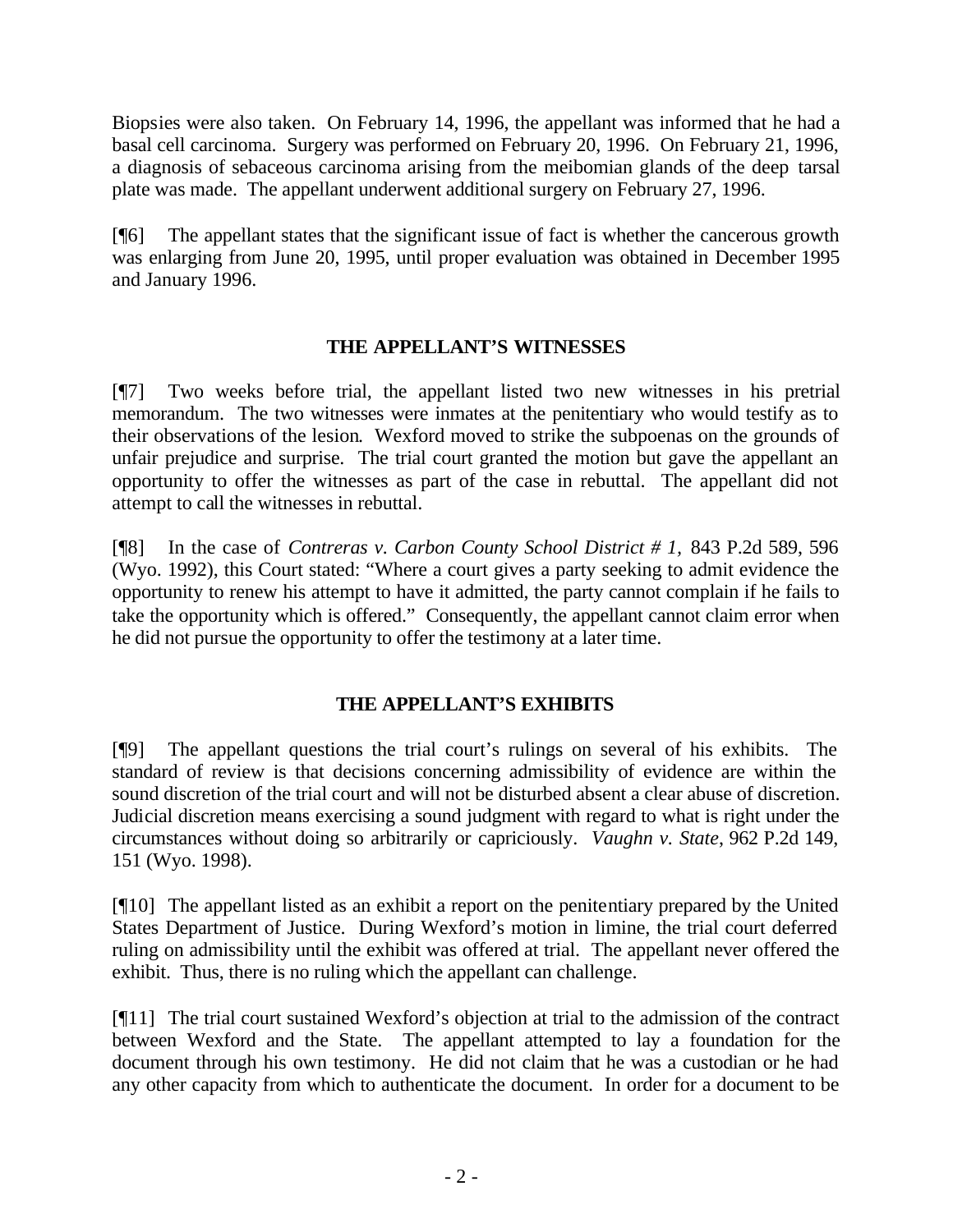admitted into evidence, the proponent must establish that the document is authentic. W.R.E. 901. The appellant did not accomplish this. Therefore, the trial court's ruling was correct.

[¶12] The trial court sustained defense objections to various medical records on foundation grounds. The appellant did not attempt the authenticate the records. Again, the trial court was correct in denying admission of unauthenticated documents.

[¶13] The appellant complains that his exhibit containing the health care standards of the National Commission on Correctional Health Care was not admitted. The record demonstrates that the appellant did not offer the entire exhibit but offered only a portion of it. The trial court allowed into evidence the relevant pages following testimony by the appellant's expert that he relied on those pages. The appellant does not explain why that ruling was erroneous.

## **THE THIRD-PARTY BENEFICIARY CLAIM**

[¶14] The appellant asserts that error was committed when the trial court declined to instruct the jury on his claim that he was a third-party beneficiary of the health services contract between Wexford and the State. Having earlier concluded that the trial court correctly denied admission of the contract into evidence, there was insufficient evidence to support the third-party beneficiary claim. Thus, there was no basis for the jury instruction offered by the appellant.

#### **THE INDIVIDUAL DEFENDANTS**

[¶15] The trial court granted summary judgment motions in favor of Dr. Ferguson and John Peery, both employees of Wexford. The appellant does not explain why these rulings were incorrect. In any event, the individual Wexford defendants were exonerated by the jury verdict that Wexford was not liable. The appellant had a chance to present evidence that these employees were negligent. If there had been sufficient evidence to persuade the jury that the employees were negligent, Wexford would have been found liable. Because the appellant was not able to convince the jury that the Wexford employees were negligent, those summary judgment rulings are of no importance on appeal.

[¶16] The appellant contests the trial court's decision granting summary judgment to Jim Ferguson, Warden of the Wyoming State Penitentiary, on a 42 U.S.C. § 1983 claim that he violated the cruel and unusual punishment prohibition of the Eighth Amendment to the United States Constitution when he acted deliberately and indifferently to the serious medical needs of a prisoner. To establish deliberate indifference, a plaintiff must show that the prison official knew the inmate faced a substantial risk of harm and disregarded that risk by failing to take reasonable measures to abate it. *Hunt v. Uphoff*,  $199$  F.3d  $1220$ ,  $1224$   $(10<sup>th</sup>)$  Cir. 1999).